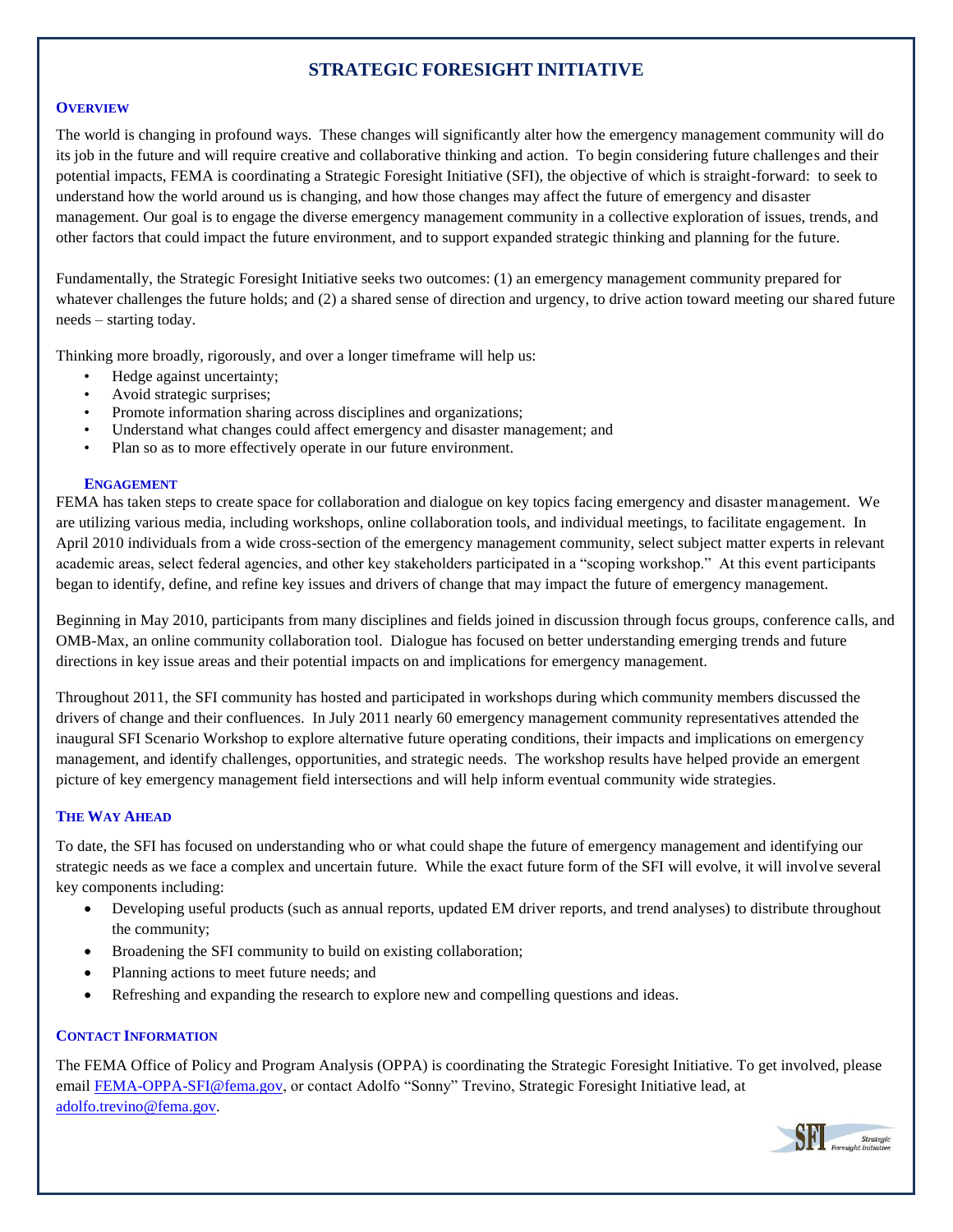# **SUMMARY OF STRATEGIC FORESIGHT INITIATIVE DRIVERS** DECEMBER 2011

## **OVERVIEW**

The information below represents the nine SFI Drivers, the collective exploration of issues, trends, and other factors that could impact the future emergency and disaster management environment over the next 15-20 years. A research paper outlining the topic, trends, and potential impacts has been written for each Driver and can be downloaded at: [http://www.fema.gov/about/programs/oppa/strategic\\_foresight\\_initiative.shtm](http://www.fema.gov/about/programs/oppa/strategic_foresight_initiative.shtm)

#### **DRIVERS AND TRENDS**

## **Changing role of the individual**

- Advances in technology (e.g. smartphones, tablets) empower individuals by broadening access to information and promoting a sharing rather than hierarchical information environment.
- New technologies create new communications challenges; individuals seek confirmation of official information from nonofficial sources before taking action.
- Possibility of media gaps being created between "connected" and "non-connected" individuals
- Many individuals join "virtual" communities of likeminded persons, dispersed across the globe and may feel more connected to these "virtual" groups than to their national or geographic community.

## **Climate Change**

- Per the U.S. Global Change Research Program (USGCRP) study on the implications of climate change in the United States :
	- o Coastal areas will be at risk due to rising sea levels and more intense storms
	- o Water resources will be stressed domestically and globally
	- o New threats to human health
	- o Wildland fire threat will increase and shift to previously unaffected areas
- Aging critical infrastructure and increased urban populations exacerbate climate change challenges.
- Mass migration due to climate issues, increased conflict, and shifts in disease patterns are potential international effects of climate change.

## **Critical infrastructure**

- Much infrastructure in the United States is nearing the end of its structural life cycle and due to age (e.g. bridge collapse, dam burst) can itself pose a threat.
- Transportation, communication, and energy infrastructure are aging and in danger of failing.
- Aged infrastructure can hamper disaster response and recovery efforts by delaying first responders' ability to reach an affected area or the delivery of supplies.

## **Evolving terrorist threat**

- Dispersion of technological and scientific knowledge will increase terrorists' access to high consequence weapons such as biotechnology, nanotechnology, and nuclear weapons.
- Terrorist organizations are adaptive and are constantly learning and improving their tactics and techniques.
- There is an increase in self-radicalization of individuals and small groups.
- Communications technology continues to support recruitment and terrorist messaging.

## **Global Interdependencies/Globalization**

- A shift in economic power from the West to East is a potential challenge to fiscal stability in domestic government budgets and resource availability.
- Possible disruptions in global supply chains could have significant domestic consequences
- Increasing global interdependencies will lead to the United States having a greater role in emergency and disaster management internationally.
- A more global role for American emergency and disaster managers could have major resource and capability implications.

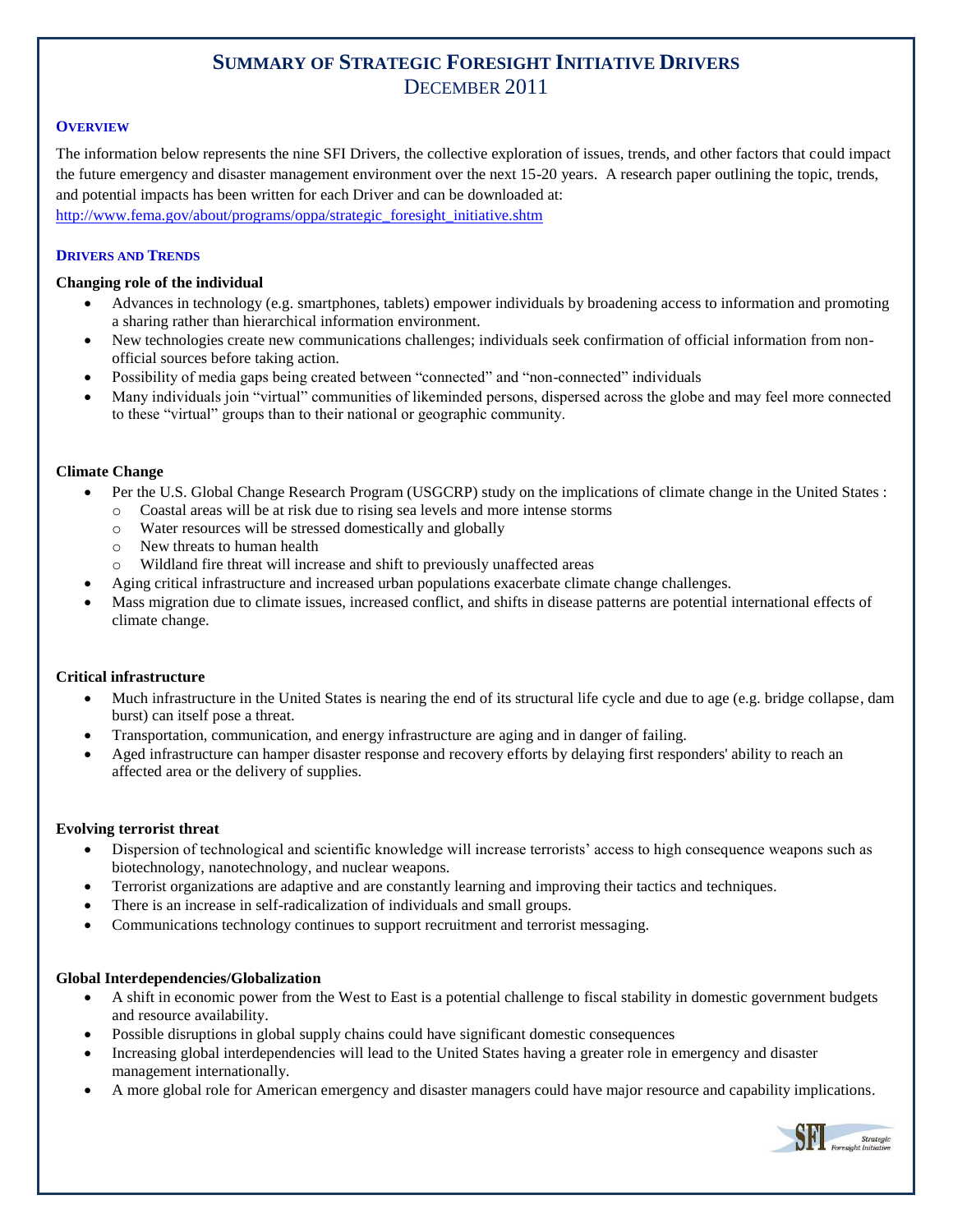#### **Government Budgets**

- Current State, local, tribal, and Federal budget forecasts are constrained and could lead to challenges sustaining emergency and disaster management resources and capabilities.
- Federalism and the role of State, local, tribal, and Federal governments in emergency and disaster management is a key point of discussion. Many have raised the possibility of an increase in partnerships with the private sector, perhaps including privatizing some emergency and disaster management activities.

## **Technological innovation and dependency**

- Important technological innovations that could dramatically influence emergency and disaster management include:
	- o Increasing adoption of mobile technology
	- o Medical breakthroughs
	- o Improvements in how we model and warn about disasters
	- o Implications of biotechnology and nanotechnology on the security environment
- Dependency on technology in our communications, energy, and transportation infrastructure creates a significant vulnerability to cyber attack.

#### **Universal access to and use of information**

- The explosion of social media and personal communications technology will continue to increase real-time access and delivery of information.
- The information environment now allows everyone to be both a producer and consumer of information often resulting in "spontaneous reporting" by individuals at incident sites posting video, images and text messages from their smartphones.
- This new information environment, combined with the 24/7 news cycle and the growth of non-traditional news sources such as social media, has created an environment of constant information flow that presents both great opportunities (e.g., crisis mapping of the Haiti Earthquake) and challenges (information overload) for emergency and disaster management.

#### **U.S. Demographic Shifts**

- Over the next 15-20 years, the U.S. Census Bureau expects:
	- o The overall population will grow by 18%
	- o The population will become more culturally and ethnically diverse, with dramatic increases projected in both the Hispanic and Asian populations
	- o The percentage of the population over the age of 65 will increase to 18.2 percent by 2025
- Many Americans continue to move to relatively densely populated metropolitan and coastal areas.

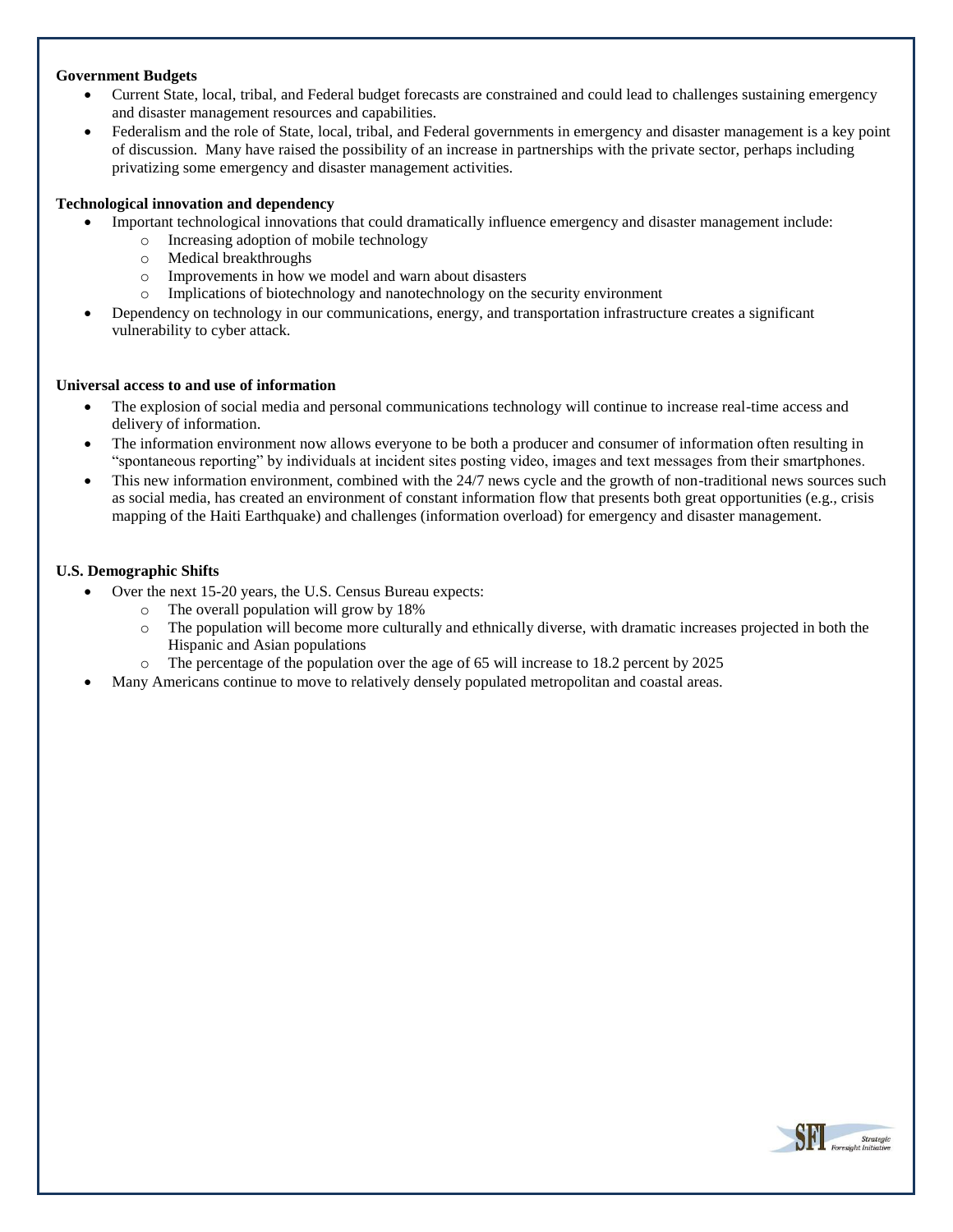# **STRATEGIC FORESIGHT INITIATIVE INSIGHTS** DECEMBER 2011

*The following insights have been derived from extensive research and analysis, dialogue among the emergency management community, and scenario workshops held over the course of 2010 and 2011.*

- **The emergency management community will face increasing risk, elevated uncertainty, decreasing predictability, and tremendous complexity** in the form of more incidents, new and unfamiliar threats, more information to analyze (possibly with less time to process), new players and participants, sophisticated technologies, and exceedingly high public expectations. This combination will create a vastly different landscape for operations. It could transform how we conduct risk assessment, and pressure to perform in this environment will be extraordinary.
- **Future resource constraints are seemingly unavoidable.** Whether induced by an increased need for services, a reduced capability or capacity to deliver services, or both, we will be faced with increasingly limited resources. These constraints will push service providers to find creative ways to deal with shortfalls and suggest the need for innovative new surge models, new partnerships, and sustained community efforts to ensure interoperability of personnel, equipment, systems, and functions. Although we have made gains in recent years, more progress must be achieved.
- **Envisioned changes in emergency and disaster management roles and responsibilities will require multi-sector collaboration to meet future demands**. Given resource constraints, new technology adoption and adaptation, and major societal shifts, among other changes, we will have to work in new ways with different players. This evolution will necessitate enabling frameworks to create the space for joint strategy and action across sectors, including the public domain, private sector, and individual communities. In some cases, needed reforms can only be implemented once new and empowering frameworks are in place.
- **Across the nation, disparities in adapting to changes in emergency management resources and responsibilities should be anticipated** and somehow compensated. For example, wealthier states with stronger infrastructure and a better educated population will be better positioned to allocate resources to meet future challenges than those with fewer resources. How can regions or communities with fewer resources be supported?
- **Trust – between the public and government – must be strengthened.** Trust in large institutions, including government, is shifting to social networks. This shift poses real challenges to emergency and disaster managers, especially in the face of changing political expectations and greater public awareness of government limitations. Since trust is so essential to successful outcomes in disasters and emergencies, we must look for opportunities to build and strengthen public trust; frequently the best pathway for doing so lies in public participation.
- **Individuals, families, neighborhoods, communities, and the private sector will likely play an increasingly active role in meeting emergency management needs.** The public's ability and desire to self-organize will grow as the role of the individual, access to information, and technology evolve. Concurrently, the government will face fiscal pressures and other resource constraints. This confluence will challenge traditional emergency and disaster management roles, present prospects for structural reform, and offer opportunities to engage and empower and communities as active partners in the emergency and disaster management process.
- **Consider new and evolving at-risk populations in all phases of emergency and disaster management.** As the U.S. demographics shift we will have to plan to serve increasing numbers of elderly and limited and non-English speaking citizens; the possibility of massive numbers of pandemic victims as a result of urbanization and climate change; physically isolated populations (by choice or because of some form of disaster); technology have-nots; migratory populations inside and outside our borders; and large numbers of homeless or destitute people, among others. It will be crucial to engage these communities as future challenges impact our community's resources and capabilities.
- **Promoting a global mindset will help emergency and disaster managers evolve.** Beyond U.S. experiences, there is a large and growing body of *global* best practices that we need to learn from as well. As the world becomes more globally connected and as we rely on global supply chains that can create hidden vulnerabilities that affect U.S. emergency operations, learning and implementing global best practices will be essential. Contingency planning that considers future trends and drivers will be prudent.

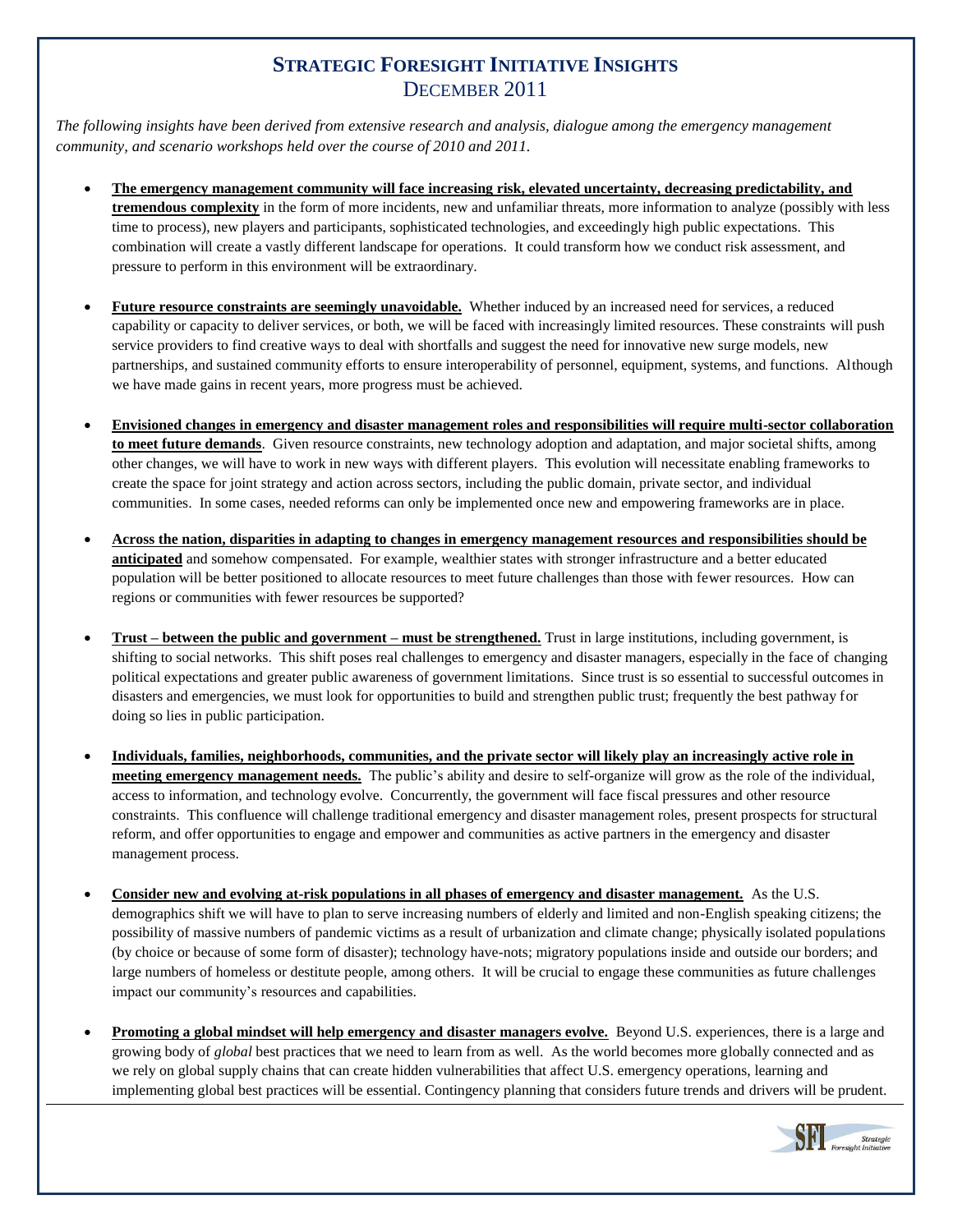# **STRATEGIC FORESIGHT INITIATIVE STRATEGIC NEEDS**

The following strategic needs statements are the result of a 4-day workshop during which participants explored five separate alternative futures. The statements and context below represent what the emergency management community would need to be successful in all five alternative futures. They are divided into three categories: (1) *Essential Capabilities*; (2) *Innovative Models and Tools*; and (3) *Dynamic Partnerships.* 

#### **ESSENTIAL CAPABILITIES**

*Strategic Need*: **We need different or unique emergency & disaster management capabilities because of dynamic and unprecedented shifts in local and regional population characteristics and migratory flows.** 

*Context: Emergency managers will be faced with complex demographics shifts as the United States' population increases, ages, and becomes more culturally and linguistically diverse. New challenges will arise from migrations within the US, possibly because of environmental and climate changes. There will also be changes in the size and nature of elusive populations, including the extremely poor; the homeless; those volunteering to live "off the grid"; refugees from disasters and victims of pandemics.*

*Strategic Need***: We need to practice omni-directional knowledge sharing to include all relevant forums including sensitive and classified, networks and technologies to remain relevant in complex information and media environments.** 

*Context: The proliferation of information from all sources (including private sector and social media) intensifies the need to make emergency management information and knowledge useful and accessible. Advanced tools to collect, analyze and disseminate information represent potentially valuable new tools for emergency managers. As information flows grow more distributed, the connectivity of networks will be significantly more important than any single hierarchical solution. The public's role as an information source will be vital.*

*Strategic Need***: We need to infuse emergency management principles and life skills across the entire educational experience to empower individuals to assume more responsibility.**

*Context: Future operating environments may well be characterized by significant decline in resources for emergency and disaster management. Such fiscal constraints could tempt emergency and disaster managers to pull back from community engagement, which would widen the gap that already exists. Instead, it will be important to use the fiscal environment as an opportunity to reinvent and innovate. Schools will be critically important channels, especially in creating awareness of new and unfamiliar threats such as pandemics or cyber attacks.*

*Strategic Need***: We need to build a vision for the emergency management of the future and a culture that embraces forward thinking to anticipate emerging challenges and develop appropriate plans and contingencies.** 

*Context: The SFI scenarios depict increasingly complex, rapidly changing worlds – even for economically troubled and less technologically vibrant scenarios. Since current operational strategies and plans may not be applicable in the future, the emergency management community will have to deliberately explore future issues as it prepares for the challenges that face our community.*

*Strategic Need***: We need to leverage volunteer capabilities across all emergency and disaster management phases.** 

*Context: Emergency and disaster management resources, especially personnel, are apt to be stretched in future operating environments marked by tight budgets and/or more frequent national emergencies. In some cases, skill gaps may grow pronounced, and alternative staffing models will become important. How might we further incorporate volunteers into our operating models? What limitations must we understand to mitigate undue risk exposure? Further, as it is already used to mobilize communities, how can we use technology to inform and organize volunteers?* 

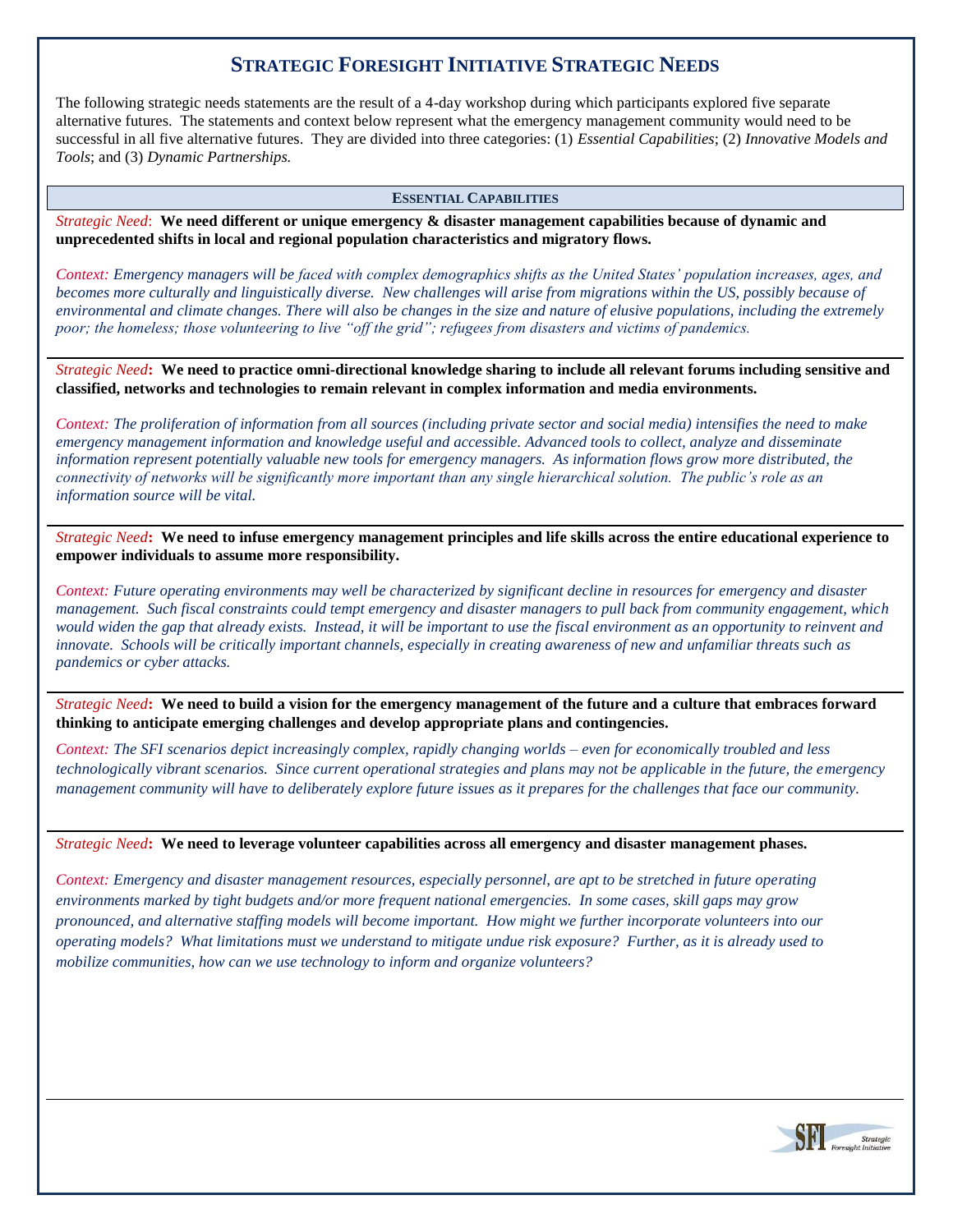#### **INNOVATIVE MODELS AND TOOLS**

*Strategic Need:* **We need new risk management tools and processes to manage cascading consequences of interactions among infrastructure and all hazards.**

*Context: Current risk management tools and processes already are outdated. Risk management models do not account for climate change impacts we are experiencing today. If climate change is exacerbated, we will be even further behind the curve, and our response and recovery operations will suffer. The risks of aging infrastructure due to budget pressures, political and jurisdictional conflicts, and potential failures to initiate or sustain the long-term investments required also will challenge us in the future. Aging infrastructure also represents a highly interconnected form of risk, with many secondary and tertiary risks to populations during and following emergency situations.*

*Strategic Need***: We need to employ alternative surge models to meet the challenging confluences of social, technological, environmental, economic, and political factors and conditions.**

*Context: Acute and possibly chronic fiscal pressure could create highly challenging deficits in emergency and disaster management resources relative to needs. Emergency managers could see reduced funding at all levels, and possible offsetting factors, like technology, could be an important force multiplier in some situations. All of this suggests the need for new approaches and models for marshalling resources to deal with possibility of more frequent and more complex emergency situations.*

*Strategic Need***: We need to establish flexible frameworks that optimize emergency management inter-operabilities across all boundaries because increasing jurisdictional and technological complexities make it critical.**

*Context: The future operating environment challenges individual emergency management entities to accomplish more with less of its own resources. This underlines the importance of resources-sharing arrangements across jurisdictions, especially during emergency situations. In 2011, doctors and nurses cannot cross state lines to help in emergencies. This is often the case with security and law enforcement personnel as well. Obstacles to many other forms of interoperability, especially in the technological realm, to include our hemispheric partners, will be magnified without reform in this area.*

*Strategic Need***: We need to plan and coordinate around shared interests and interdependencies to exercise the entire range of emergency management capabilities.**

*Context: The future may challenge our community with chronic resource constraints at times of rising demands for emergency and disaster management services. Current regional approaches are limited. Planners need to be motivated and empowered to look beyond short-term concerns and narrow stovepipes and recognize opportunities for collaboration around shared interests.*

*Strategic Need***: We need to remediate hidden vulnerabilities in critical supplies – from water to energy to medical products – to offset threats to the full scope of emergency and disaster management activities.**

*Context: Future availability of important emergency and disaster supplies cannot be assured. Global and national supply chains, some of which have limited capacity to begin with, may be vulnerable to infrastructure degradation, interruptions in foreign trade, cyber attacks, and structural changes in warehousing and logistics. Water, especially, in drought-stricken areas of the country, may not be available in sufficient amounts to fully support emergency and disaster management missions. Climate change may negatively affect access to power and energy; so may man-made problems, such as foreign conflicts and trade embargoes.*

*Strategic Need***: We need to influence the development of emerging technologies that advance EM capabilities.** 

*Context: Technology will become a more important element in future emergency and disaster mission execution, from information management, to communications, to sensing, to transportation and logistics, and much more. In fact, there is a case to be made that technology will be even more important in tight budget environments. This argues not just for proactive technology adoption but actually getting out ahead and influencing the development of products that have emergency and disaster management applications.*